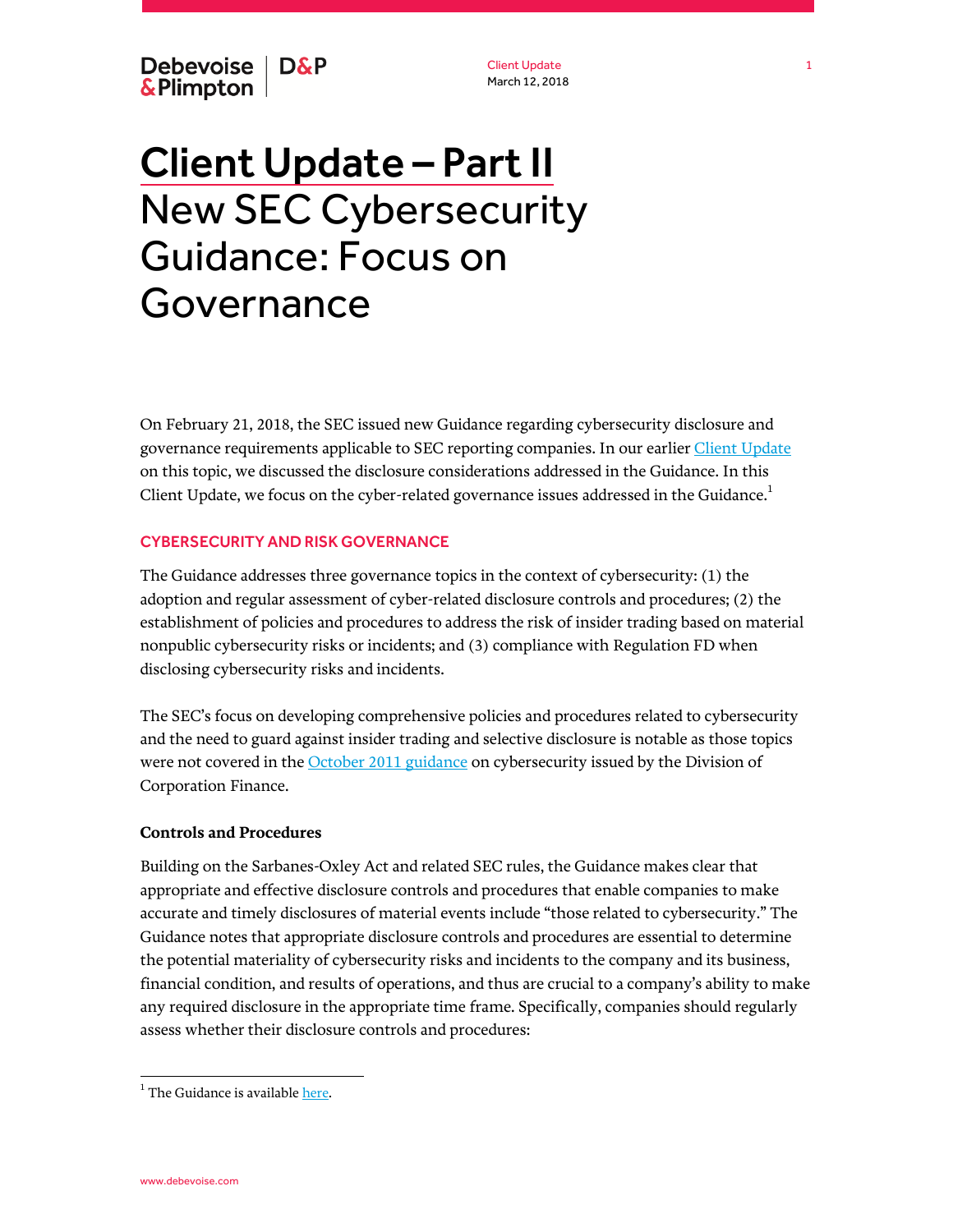# Debevoise | D&P  $&$ Plimpton

Client Update March 12, 2018

- ensure that relevant information about cybersecurity risks and incidents is timely processed and reported to the appropriate personnel (*i.e.,* that they provide for open communications between technical experts and disclosure advisors, as well as up-the-ladder reporting to key decision makers);
- ensure timely collection and evaluation of information that is potentially subject to required disclosure or is relevant to an assessment of the need to disclose relevant developments and risks; and
- will appropriately record, process, summarize, and report the information related to the cybersecurity risks and incidents that are required to be disclosed in filings.

These types of controls and procedures should be generally consistent with disclosure controls and procedures that a public company already has in place with regard to the evaluation and disclosure of other material risks. However, it is worth noting that the nature of cyber-related matters and the intimate link with the technical side of the house may present new challenges when it comes to designing and implementing effective controls and procedures.

Sarbanes-Oxley CEO/CFO certifications regarding disclosure controls and procedures should take into account the adequacy of controls and procedures for identifying cybersecurity risks and incidents and for assessing and analyzing their impact. Similarly, the SEC expects a company's internal controls around financial reporting to be reasonably designed to capture the range and magnitude of the financial impacts of cyber incidents and ensure that those impacts are incorporated in the company's financial statements. The Guidance does not, however, explain how companies should assess the impact of a cyber incident on the effectiveness of its internal control over financial reporting.

# **Insider Trading**

The Guidance encourages companies to consider how their policies, procedures, and controls account for and prevent trading on the basis of nonpublic information related to cybersecurity risks and incidents. Specifically, companies should review their insider trading policies and codes of ethics (as well as any related training) to assess whether they adequately guard against officers, directors, and other corporate insiders trading on the basis of (or otherwise misusing) material nonpublic information regarding cybersecurity incidents and risks.

### **Regulation FD**

Given that information relating to cybersecurity incidents and risks may constitute material nonpublic information, companies may have disclosure obligations under Regulation FD in connection with nonpublic disclosures of those matters. Companies should review their policies and procedures relating to the selective disclosure of information (with a particular focus on their Regulation FD policies and related training). This review should assess whether these